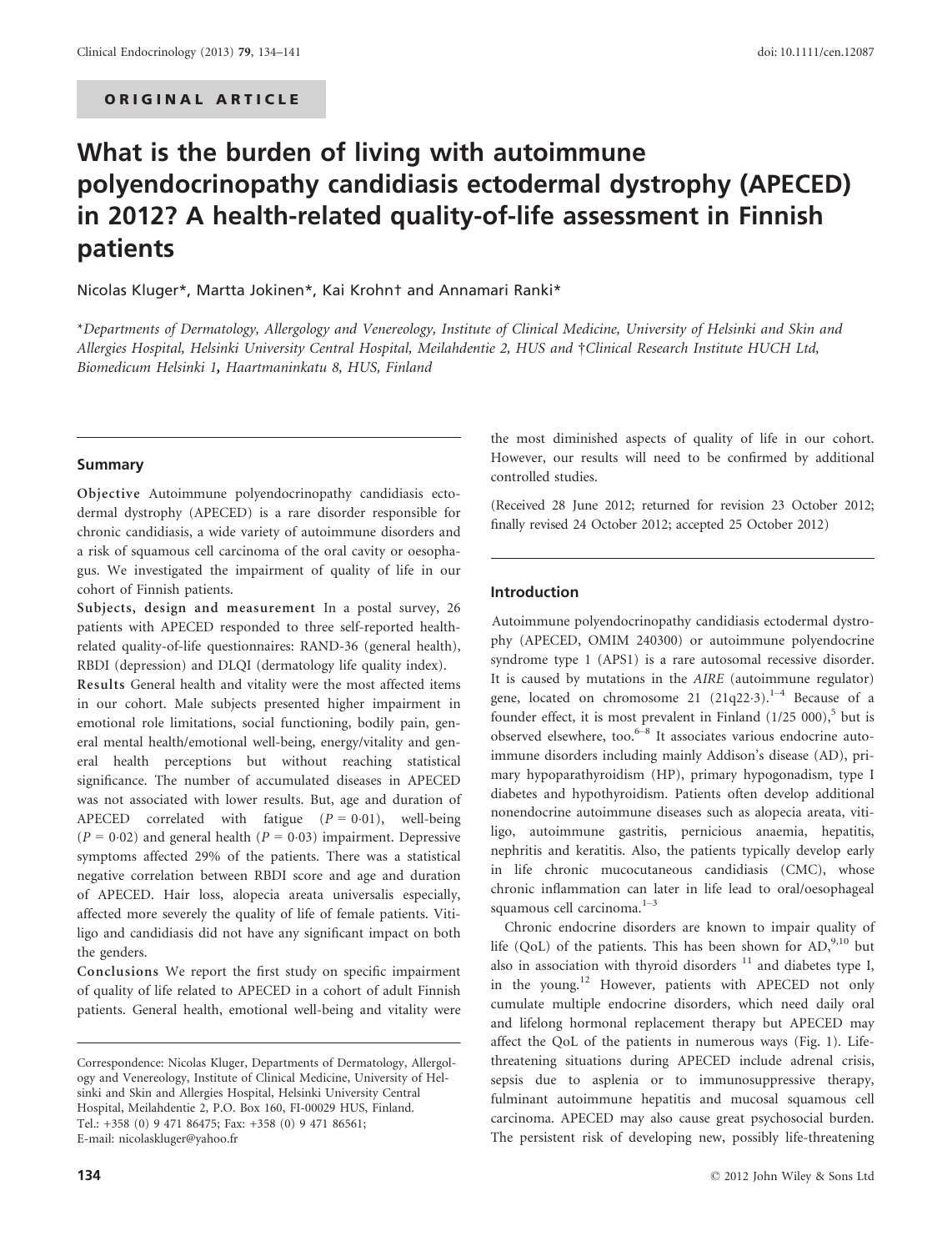

Fig. 1 The multiple facets of the burden of APECED

disease components, a personal experience when other members of the family have died from the disease, and the disfiguring aspect of cutaneous diseases (vitiligo, patchy alopecia areata, alopecia areata universalis, nail dystrophy) can be a source of continuous distress. Oral candidiasis requires strict control, sometimes continuous medication. Besides, teenage patients often deny their disease and neglect therapy, sometimes with life-threatening consequences. Based on his own long experience on patients with APECED, Perheentupa reported that depression and suicidal thoughts were not infrequent.<sup>2</sup> In Finland, almost all Finnish patients with APECED are nowadays members of a patient association founded in 1995 (the Finnish APECED and Addison registered association), which provides peer-support and information to the patients in the form of regular meetings, distribution of information leaflets and a web page (http://www. apeced.org). The association also has a permanent support person for eventual crises, trained by the Finnish Red Cross.

The currently available data on the impact of APECED on the quality of life are practically nonexisting. Recently, Storz et al. reported the burden of APS type 2 (consisting of AD and autoimmune thyroid disease or type 1A diabetes) patients in a German cohort <sup>13</sup> and showed a reduced physical, emotional and psychosocial well-being in these patients.<sup>13</sup> APS 2 patients share several common features with APS 1 patients. However, the APS2 patients develop the disease at an older age and do not suffer from candidiasis for instance and are neither at risk for oral cancer. Løvås et al. analysed 9 patients with APECED in their series of AD patients and showed impairment in the quality of life.<sup>14</sup>

We conducted a survey to investigate the impairment of health-related quality of life (HQoL) in our cohort of Finnish patients with APECED in an analytical epidemiology study using three self-reported HQoL questionnaires and special emphasis on cutaneous manifestations of chronic dermatoses such as

mucosal candidiasis, alopecia or vitiligo, which also impair per se the QoL, especially in women.

## Material and methods

## Design and patients

We recruited 27 patients with confirmed APECED syndrome and AIRE mutation. All were aged over 16 years and unrelated. Children were excluded from the study. As the Finnish patient group has a history of willingly participating in research of their disease, the study recruitment and contact information was collected with the help of the APECED patient's association. All patients were members of the Finnish APECED and Addison registered association (APECED ja Addison Ry, http://www.ape ced.org). The study was conducted in the Hospital District of Helsinki and Uusimaa, Finland, but the patients were originating, diagnosed and currently followed-up all over Finland in their local or University hospitals.

Approval for the study was obtained from the Medicine Ethical Review Board of Helsinki and Uusimaa Joint Authority (dnro 8/13/03/01/2009, research permission IAS09 APS1 6209/ T101060071), and each participant signed an informed consent.

## Methods

The survey was performed using three self-reported questionnaires, for which a Finnish translation has been validated: the RAND-36, the Raitasalo's modification of the short form of the Beck Depression Inventory–BDI (RBDI) and the Dermatology Life Quality Index (DLQI).

The RAND-36 is one of the most widely used HQoL survey instruments in the world today. It is a self-rated, profile-based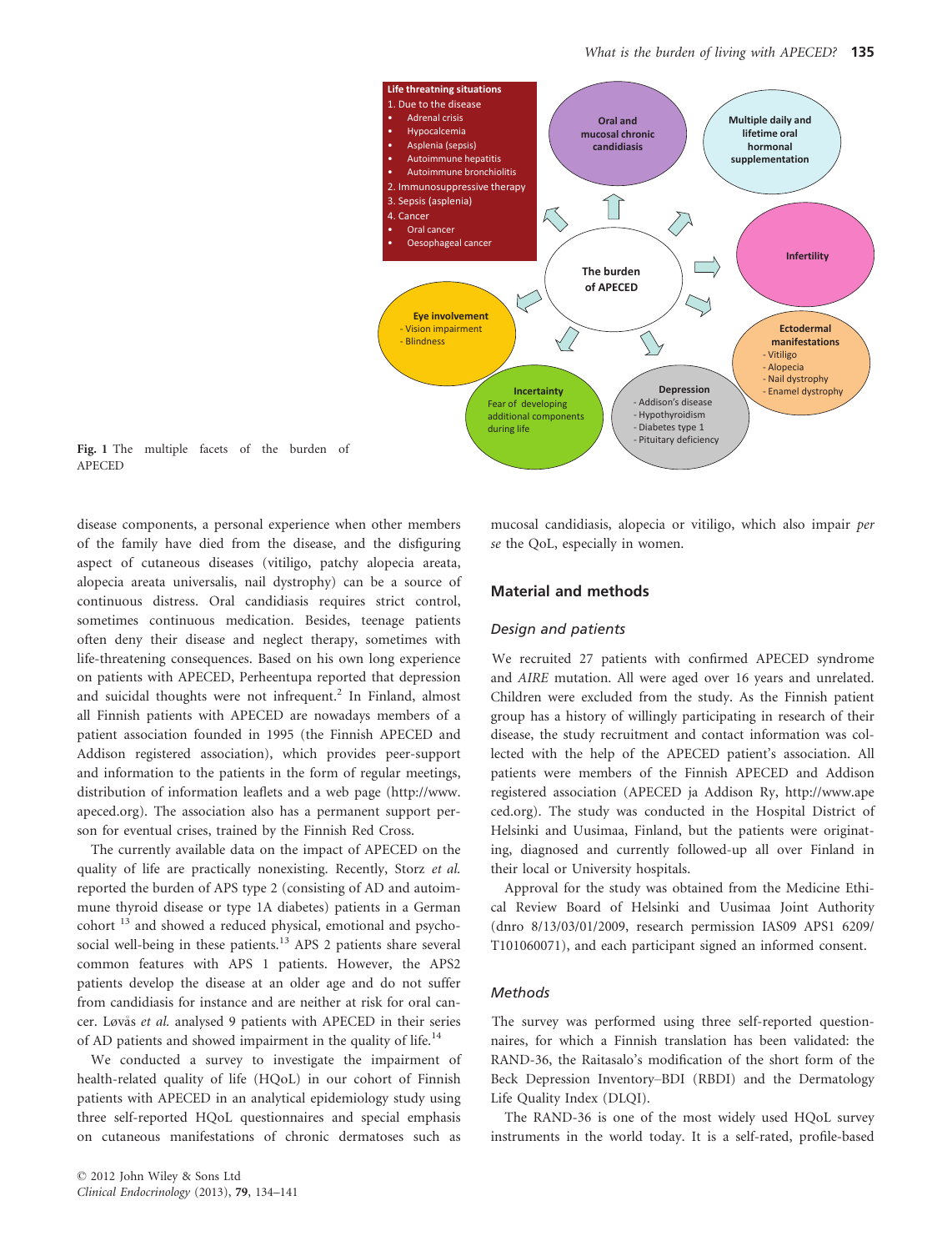HQoL measure and originates from the Medical Outcomes Study 36-item short-form health survey. It is comprised of 36 items that assess eight health concepts: physical functioning (10 items), physical role limitations (four items), emotional role limitations (three items), social functioning (two items), bodily pain (two items), general mental health/emotional well-being (five items), energy/ vitality (four items) and general health perceptions (five items). We used the Finnish version <sup>15</sup> of the RAND-36 as it has shown to have good reliability and construct validity in the Finnish general population.<sup>15</sup> The RAND-36 is scored in two steps. Each item is first scored on a scale from 0 to 100 (a higher score defining a higher HQL), and an average value is calculated for each of the eight dimensions. If more than 50% of the items in a dimension are missing, the average value cannot be calculated.<sup>16</sup>

The RBDI mood questionnaire  $17-19$  is a self-reported questionnaire that has been used in Finland for the past 30 years for depression. This Finnish-modified version of Beck's 13-item depression scale has 13 questions for depression. Depression is measured based on the 13 items scoring from 0 to 3, and score ranges from zero to 39 points. Five to seven points refer to mild depression, 8–15 points to moderate depression and over 16 points to severe depression.

The DLQI<sup>®</sup> is the first dermatology-specific quality-of-life instrument and the most frequently used instrument in studies of randomized controlled trials in dermatology.<sup>20</sup> It is a simple 10question validated questionnaire that has been used in 33 different skin conditions and is available in Finnish.<sup>21</sup> Patients responded based on the symptoms they may have presented the previous week to permit accurate recall. Each question has four possible answers for a maximum of three points and a total maximum score of 30. Higher score indicates more severely affected QoL. The patients were given three different DLQI questionnaires to assess the differential effect of alopecia, vitiligo and CMC. Zero to 1 score means no effect on the patient's life, 2–5 a small effect, 6–10 a moderate effect, 11–20 a very large effect and 21–30 an extremely large effect.Questionnaires were not anonymous for the purpose of enabling comparison with a previously generated recent clinical database of APECED patients, including demographic data (gender, age, age at APECED diagnosis, age at first onset of symptoms), clinical symptoms, autoimmune endocrine and nonendocrine diseases and occurrence of oral carcinoma or other malignancies. Neither baseline hormone levels nor organspecific auto-antibodies were analysed for this study.

The questionnaires were mailed along with an explanatory letter and informed consent and prepaid envelope for return of the questionnaire. In case of no response, patients were contacted a second time by phone (MJ). Data were then collected and analysed by NK and MJ.

# Statistical analysis

Statistical analysis was conducted with NCSS 2007. Patients' characteristics were presented using median and mean and SD for continuous variables and frequencies and proportions for categorical variables. Patients' characteristics were compared using Fisher's exact test for categorical variables and Mann–

Whitney U-Test for continuous ones. Spearman's rank correlation coefficient was applied for age, age at diagnosis, duration of the disease, total RBDI scores and RAND-36 items. Pearson correlation coefficient was a measure of the correlation between variables. Statistical significance threshold was set at  $P \leq 0.05$ .

# Results

#### Demographic data and clinical manifestations

Of the 27 patients, 26 returned the questionnaires (response rate 96%). Of the respondents, 19 were women (74%) and 7 men (26%), with a median age of 41.3  $\pm$  12.3 (range 17–65). There was no statistical difference between the age of male (mean age  $42.6 \pm 12.1$ ; range 30–65) and female patients  $(40.8 \pm 12.6)$ ; range 17–57). APECED was diagnosed mainly during childhood, at a mean age of 6 years  $\pm$  4.7 (range 1–19). APECED in males was diagnosed at a slightly older aged compared to females:  $8 \pm 6.8$  (range 1–19) vs  $6 \pm 3.8$  (range 2–15), respectively (statistically not significant). The mean average duration of APECED was 35.9 years  $\pm$  10.7 (range 13–52). The clinical manifestations are summarized in Table 1. Briefly, the main manifestations included CMC (92%, 24/26), HP (84%, 22/26), AD (81%, 21/26) and ocular manifestations (77%, 20/26, including red eyes, inflammation, dry eye, assessed keratitis). The complete triad (CMC, HP and AD) was present in 65% (17/26) of the patients. The dyad was present in 31%, divided between 155% (4/26, CMC + HP), 115% (3/26, CMC + AD) and 4% (1/26, HP+AD). Only one patient had CMC as the sole clinical symptom (4%). One patient developed a squamous cell carcinoma of the tongue related to chronic oral candidiasis during the course of the disease (4%, 1/26). Overall, patients presented between 1 to 10 disease components of APECED. Fifty-eight per cent had five or less components, while 42% had six or more components of the disease. Less than a third (27%, 7/26) had three components. RAND-36 and RBDI were filled in all cases, but one RAND-36 was incomplete. DLQI questionnaires were filled in by all the patients with vitiligo (3/3) and hair loss/alopecia (11/11) and by 95% (21/22) of the patients with a past or present history of CMC. Lastly, five patients were active smokers (5/26, 19%). Alcohol intake or drug abuse was not investigated in the present study.

## Subjective health status assessed by RAND-36

The RAND-36 scores are given in Tables 2 and 3. Overall, general health and vitality were the most affected items. Male subjects compared to female subjects scored lower results in six of eight dimensions: emotional role limitations, social functioning, bodily pain, general mental health/emotional well-being, energy/ vitality and general health perceptions. The male patients scored higher only for physical-related items (physical functioning and physical role limitations). However, there was no statistically significant difference using Mann–Whitney U-Test for the gender. Spearman correlation failed to show any link between any of the RAND-36 item and the number of clinical disease manifestations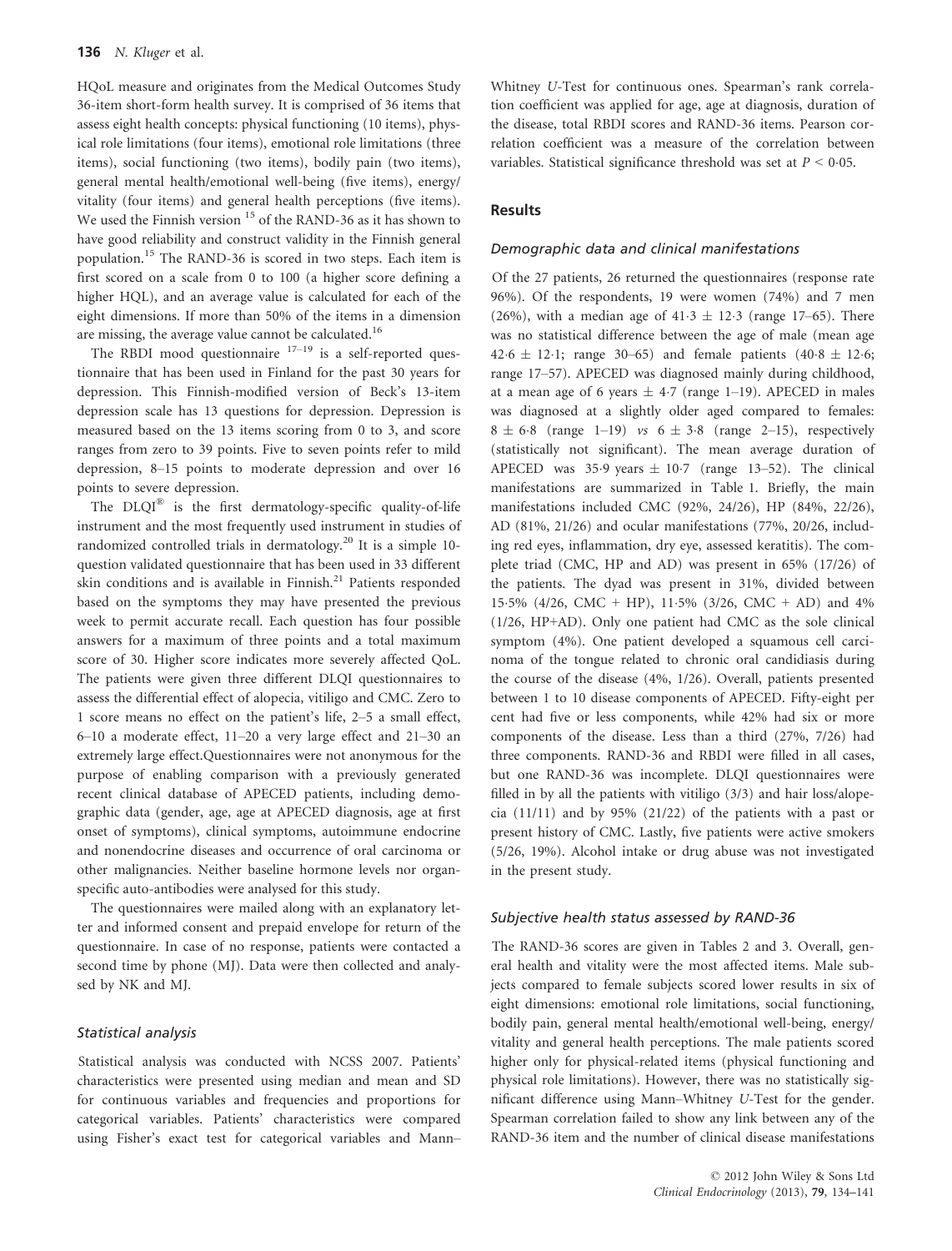Table 1. Prevalence of clinical manifestations in the present Finnish APECED patients series

|                                                               | Overall          | Male            | Female          | P < 0.05           |
|---------------------------------------------------------------|------------------|-----------------|-----------------|--------------------|
| п                                                             | 26               | 7(26%)          | 19 (74%)        |                    |
| Age                                                           | $41.3 \pm 12.3$  | $42.6 \pm 12.1$ | $40.8 \pm 12.6$ | <b>NS</b>          |
| Age of onset                                                  | $6 + 4.7$        | $8 + 6.8$       | $6 \pm 3.8$     | <b>NS</b>          |
| Duration of APECED                                            | $35.9 \pm 10.7$  | $37 \pm 8$      | $36 + 8$        | <b>NS</b>          |
| Symptoms                                                      |                  |                 |                 |                    |
| Keratoconjunctivitis                                          | 77% (20/26)      | 66% (4/7)       | 84% (16/19)     | <b>NS</b>          |
| Gastrointestinal dysfunction                                  | 54% (14/26)      | 66% (4/7)       | 52% (10/19)     | <b>NS</b>          |
| Chronic diarrhea, constipation or abdominal pain              |                  |                 |                 |                    |
| Mucosal candidiasis                                           | 92% (24/26)      | 100% (7/7)      | 89% (17/19)     | <b>NS</b>          |
| Past or active history of mucosal candidiasis (oral, vaginal) |                  |                 |                 |                    |
| Vitiligo                                                      | $11\%$ (3/26)    | $16\%$ (1/7)    | $10\% (2/19)$   | <b>NS</b>          |
| Alopecia areata/totalis                                       | 42% (11/26)      | $71\%$ (5/7)    | $31\% (6/19)$   | $P = 0.068$        |
| Hypoparathyroidism                                            | 84% (22/26)      | $71\%$ (5/7)    | 89% (17/19)     | <b>NS</b>          |
| Addison's disease                                             | 80% (21/26)      | 100% (7/7)      | 74% (14/19)     | <b>NS</b>          |
| Hypothyroidism                                                | 42% (11/26)      | 43% (3/7)       | 42% (8/19)      | <b>NS</b>          |
| Type 1 diabetes                                               | 19% (5/26)       | 43% (3/7)       | $10\% (2/19)$   | NS ( $P = 0.054$ ) |
| Pernicious anaemia                                            | $11\%$ (3/26)    | $0\%$ $(0/7)$   | $16\%$ (3/19)   | <b>NS</b>          |
| Testosterone failure                                          | $14\%$ $(1/7)$   | $14\%$ (1/7)    | <b>NA</b>       | NA                 |
| Ovarian failure                                               | $61\%$ $(11/18)$ | <b>NA</b>       | 66% (11/18)     | <b>NA</b>          |
| Pituitary failure [Growth hormon deficiency]                  | 23% (6/26)       | 28% (2/7)       | $21\%$ (4/19)   | <b>NS</b>          |
| Asplenia                                                      | 34% (9/26)       | $14\%$ (1/7)    | 42% (8/19)      | <b>NS</b>          |
| Autoimmune hepatitis                                          | $4\%$ (1/26)     | $14\%$ $(1/7)$  | $0\%$ (0/19)    | <b>NS</b>          |
| Nephritis                                                     | $4\%$ $(1/26)$   | 0/7             | 5% (1/19)       | <b>NS</b>          |
| Oral squamous cell carcinoma                                  | $4\%$ $(1/26)$   | 0/7             | 5% (1/19)       | <b>NS</b>          |

NA, not applicable; NS, not significant ( $P > 0.05$ ).

(Pearson's *r* ranging from  $r = -0.298$ ,  $P = 0.147$  to  $r = 0.009$ ,  $P = 0.964$ ). The comparison between patients with AD and type I diabetes (5/21) vs those with only AD (21/26) did not show any significant differences (Mann–Whitney test,  $P > 0.05$ ). However, both age and duration of the disease were associated with fatigue (age:  $r = 0.468$ ,  $P = 0.01$ ; and duration:  $r = 0.48$ ,  $P = 0.01$ , well-being (age:  $r = 0.74$ ,  $P = 0.02$ ; duration:  $r = 0.459$ ,  $P = 0.02$ ) and general health (age:  $r = 0.431$ ,  $P = 0.04$ ; duration:  $r = 0.450$ ,  $P = 0.03$ ). Besides, fatigue, vitality, well-being, social functioning and general health displayed positive correlation according to Spearman's test ( $P < 0.05$ , Table 3). There were no significant differences between smokers and nonsmokers for any of the RAND36 scores (Mann–Whitney analyse  $P > 0.05$ ).

#### Subjective mental health as assessed by RBDI

The mean total RBDI score was  $3 \pm 4.1$  (0–16). Male patients had slightly higher scores than female patients (mean score of  $3.4$  vs  $2.8$ ). However, these differences were not significant. Eight patients scored over five: six had mild depressive symptoms (score 5–7), one had moderate depressive symptoms (score 8– 15) and one had severe depressive symptoms. Four patients acknowledged taking currently anti-depressive treatments on a regular basis. Among these were the two patients with moderate or severe depressive symptoms (13 and 16) but also two patients who scored 0. The highest mean score was obtained for the

question regarding sleeping disturbances with a mean score of 06 (04 for men and 06 for women). There was no statistical association between RBDI score and any of the clinical manifestations, neither with the number of manifestations ( $r = 0.006$ ,  $P = 0.973$ ). The comparison between patients with AD and type I diabetes (5/21) vs those with only AD (21/26) did not show any significant differences for total RBDI score (Mann–Whitney test,  $P > 0.05$ ). Spearman correlation showed a statistical negative correlation between total RBDI and elevated age  $(r = -0.404, P = 0.04)$  as well as long duration of APECED  $(r = -0.454, P = 0.02)$ , but no relation with the age at first onset of the disease ( $r = 0.130$ ,  $P = 0.525$ ). There was a negative correlation between RBDI scores and fatigue ( $r = -0.680$ ,  $P = 0.0002$ , well-being  $(r = -0.451, P = 0.02)$ , social  $(r = -0.414, P = 0.04)$  and general health  $(r = -0.585,$  $P = 0.003$ ). There were no significant differences between smokers and nonsmokers (Mann–Whitney test  $P > 0.05$ ).

# Effect of skin symptoms on the Quality of Life (DLQI)

DLQI scores were analysed separately according to each skin symptom. Three patients had vitiligo and their mean DLQI score was  $0.6$   $(0-2)$ . Two patients scored 0 (no effect on patient's QoL), while the third one scored two (small effect on patient's QoL).

Eleven patients with alopecia areata or hair loss responded to the DLQI questionnaire. Their mean score was  $1.9$  (0–7), show-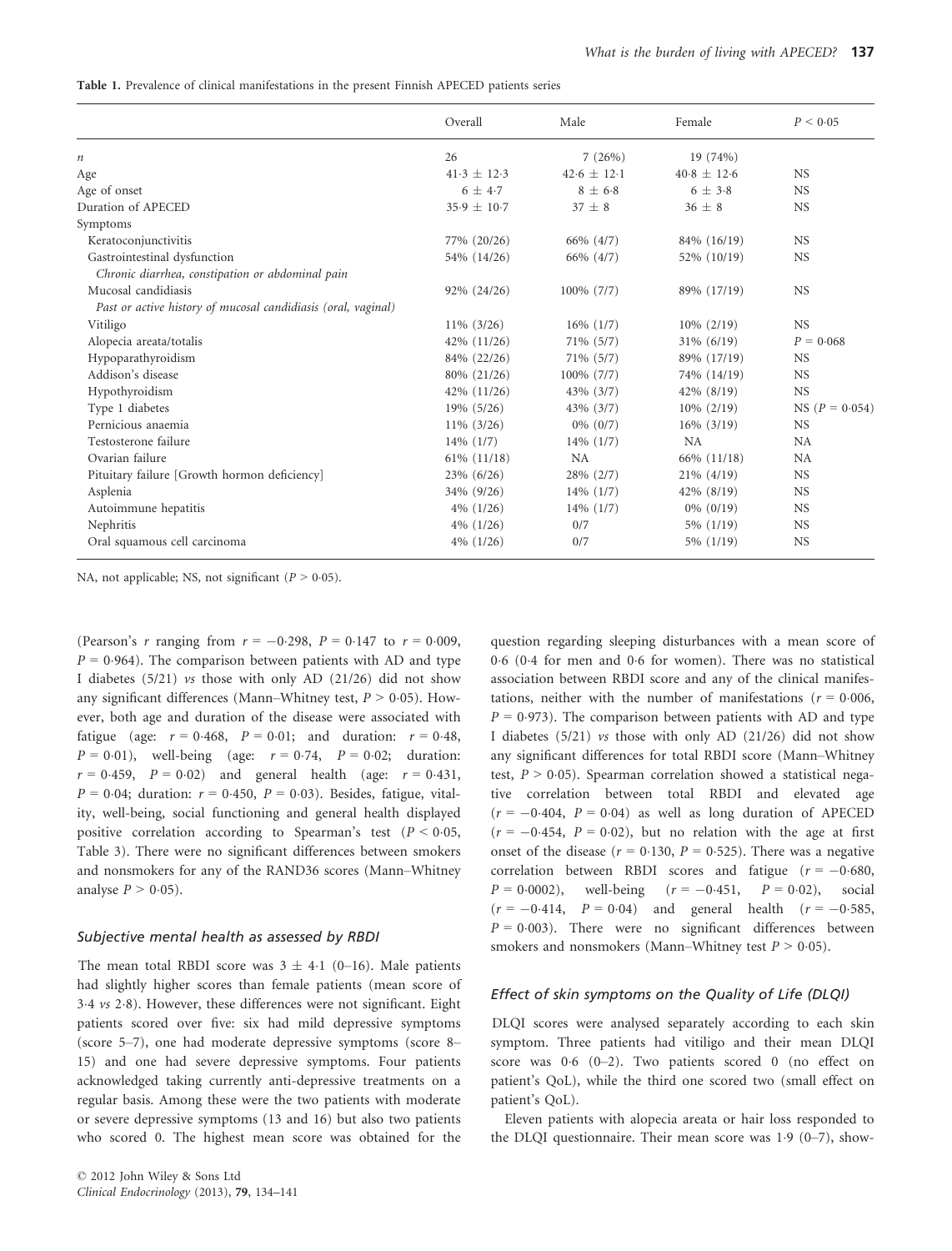| <b>Table 2.</b> RAND 36 scores in the present Finnish APECED patients series |  |  |  |
|------------------------------------------------------------------------------|--|--|--|
|------------------------------------------------------------------------------|--|--|--|

|                                            | Total ( $n = 26$ ) (minimum and maximum scores) | Male $(n = 7)$  | Female $(n = 19)$ | Mann-Whitney<br>P < 0.05 |
|--------------------------------------------|-------------------------------------------------|-----------------|-------------------|--------------------------|
| Physical functioning                       | $86 \pm 21.3$                                   | $89.3 \pm 18.1$ | $84.7 \pm 22.6$   | <b>NS</b>                |
| Physical role limitations                  | $15 - 100$<br>$87.5 \pm 23.7$                   | $89.3 \pm 13.4$ | $86.8 \pm 26.8$   | <b>NS</b>                |
|                                            | $0 - 100$                                       |                 |                   |                          |
| Emotional role limitations                 | $89.10 \pm 21.5$<br>$33.3 - 100$                | $80.9 \pm 26.2$ | $92.1 \pm 19.5$   | <b>NS</b>                |
| Energy/vitality                            | $60 \pm 20.4$<br>$20 - 100$                     | $48.6 \pm 20.9$ | $64.4 \pm 18.9$   | <b>NS</b>                |
| General mental health/emotional well-being | $73.9 \pm 20.2$<br>$20 - 100$                   | $60.5 \pm 25.1$ | $79.1 \pm 15.9$   | <b>NS</b>                |
| Social functioning                         | $81.4 \pm 23.7$<br>$10 - 100$                   | $76.8 \pm 16.8$ | $83.2 \pm 26.1$   | <b>NS</b>                |
| Bodily pain                                | $78.9 \pm 25.6$<br>$10 - 100$                   | $67.1 \pm 39.7$ | $83.5 \pm 24.5$   | <b>NS</b>                |
| General health perceptions                 | $59.5 \pm 18.7$<br>$25 - 100$                   | $50.7 \pm 12.7$ | $63.4 \pm 19.9$   | <b>NS</b>                |

NS, not significant.

ing a limited effect on the patient's life. Three patients (27%, 3/ 11) acknowledged small-to-moderate effect on their life with scores ranging from 4 to 7. All three were female patients, aged 19–45 years and suffering from alopecia areata universalis, that is, the complete loss of hair and body hairs. The DLQI scores were lower for patients with patchy alopecia areata and for male patients (all scored below 4). However, the difference according to gender was not significant.

Regarding the DLQI related to CMC, we obtained 21 answers with a mean score of  $0.7$  (0–6). The majority of the patients (15/21) scored 0 and therefore had no current QoL impact of chronic candidiasis. Three patients had scores ranging from 2 to 6. However, there was no link between high DLQI and depression or with diminished RAND-36 scores.

# Discussion

We report here the first study focused on specific impairment of HQoL related to APECED using three validated self-reported questionnaires in a cohort of Finnish patients. APECED is a rare multiorgan disease belonging to the autoimmune polyglandular syndromes. However, beyond the burden of lifelong daily hormonal replacement therapy for several endocrine disorders (HP, AD, hypothyroidism and diabetes), patients may present several other disabling manifestations such as eye manifestations leading to blindness, disfiguring skin disease (vitiligo, alopecia), reproductive impairment, CMC that impairs everyday life, sexual life (vaginitis in female patients) and potentially leading to lethal oral squamous cell carcinoma. Uncertainty of the disease with possibly new components is an additional source of stress. Lastly, the clinical signs and progression of the disease components may vary in patients, even in the same family. Significant alteration of the QoL may lead to isolation, depression and even suicide.<sup>2,5</sup> To our knowledge, the real burden of APECED

patients has never been assessed using validated QoL tools. Only Løvås et al. has reported about nine APECED patients with QoL impairment.<sup>14</sup> However, their study was focused on Addison's disease and included mainly patients with primary AD and APS 2. The questionnaire used was the SF-36, and the fatigue questionnaire and working disability were also analysed. Interestingly, these Norwegian APECED patients displayed the lowest scores for general health, vitality and role-physical scores. Other scores were also decreased such as social functioning or roleemotional.<sup>14</sup> In our current and larger series, only age and duration of the disease significantly correlated with fatigue, impaired well-being and general health. We did not find any link between a specific disorder or between the number of accumulated disorders. Not surprisingly, fatigue, vitality, social functioning and general health were also all positively correlated ( $P < 0.05$ ). Of note, all the patients with AD received substitution with oral hydrocortisone.

Importantly, we found mild-to-severe depressive symptoms in 29% (8/27) of our patients according to RBDI. Symptoms were however mainly mild in 22% (6/27) and moderate to severe in 7% (2/27). Patients scoring a mild score are usually eligible for short-term psychosocial intervention rather than anti-depressive drugs. Two of them are currently followed and received antidepressive treatments. Interestingly, two additional patients, who scored 0, are currently under treatment, reflecting most likely its efficacy. However, such a symptom scale is not equivalent to clinical diagnosis of depression. The diagnosis of depression is made during a psychiatric interview, based on evaluation of both intensity and duration of the symptoms (for diagnosis, the symptoms must last over 2 weeks). Thus, we cannot rule out that some of our patients had high scores because of temporary distress with fluctuating symptoms, without a clear depressive syndrome. Compared to available data, the prevalence of depression in Finland was estimated about 59% to 65% according to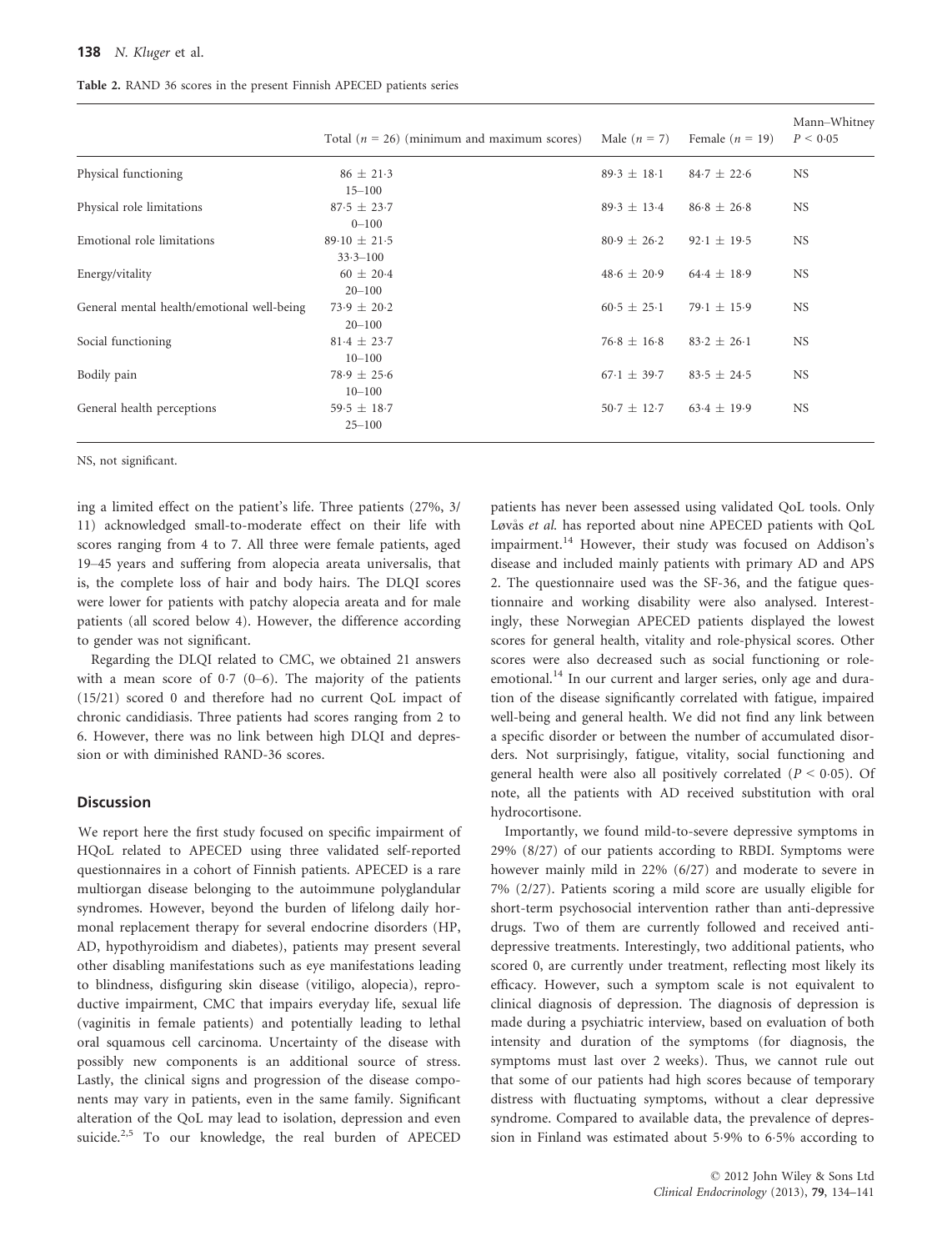| Table 3. Spearman correlation of RAND36 |                        |                        |                |                                         |                               |                 |                           |                   |                                   |                |
|-----------------------------------------|------------------------|------------------------|----------------|-----------------------------------------|-------------------------------|-----------------|---------------------------|-------------------|-----------------------------------|----------------|
|                                         | Age                    | Duration               | Fatigue        | Well-being                              | Social functioning            | Physical health | Physical functioning      | Bodily pain       | General health                    | Emotion        |
| Age                                     | T                      |                        | $r = 0.468$    | $= 0.474$                               | 0.114<br>$r = 1$              | $r = 0.049$     | $-0.260$<br>$r =$         | $r = -0.249$      | $r = 0.431$                       | $r = 0.328$    |
|                                         |                        |                        | $P = 0.02$     | $P=0.02$                                | 0.58<br>$P =$                 | $P = 0.81$      | 0.19<br>$P =$             | $0 - 23$<br>$P =$ | 0.04<br>$\mathop{\parallel}$<br>Ρ | $P = 0.10$     |
|                                         |                        |                        |                |                                         | XS                            | <b>SN</b>       | X <sub>S</sub>            | <b>SN</b>         |                                   | X <sub>S</sub> |
| Duration                                |                        | I                      | $r = 0.48$     | $r = 0.459$                             | $r = 0.05$                    | $r = 0.06$      | $-0.303$<br>$\frac{1}{k}$ | $r = -0.260$      | $r = 0.450$                       | $r = 0.316$    |
|                                         |                        |                        | $P = 0.01$     | $P = 0.02$                              | $P = 0.79$                    | $P = 0.74$      | $P = 0.132$               | $P = 0.2$         | $P = 0.03$                        | $P = 0.11$     |
|                                         |                        |                        |                |                                         | XS                            | <b>NS</b>       | X <sub>S</sub>            | X <sub>S</sub>    |                                   | X <sub>S</sub> |
| Fatigue                                 | $r = 0.468$            | $r = 0.48$             |                | $r = 0.757$                             | 0.571<br>$r =$                | $P = 0.003$     | $-0.07$<br>$r =$ .        | 0.121<br>$r = 1$  | $r = 0.441$                       | $r = 0.305$    |
|                                         | $P=0\mathord{\cdot}02$ | $P = 0.01$             |                | $P = 0.000012$                          | $P = 0.003$                   |                 | $P = 0.72$                | $P=0.56$          | $P = 0.03$                        | $P = 0.13$     |
|                                         |                        |                        |                |                                         |                               |                 | X <sub>S</sub>            | XS                |                                   | XS             |
| Well-being                              | $r = 0.474$            | $r = 0.459$            | $r = 0.757$    | Ī                                       | 0.479<br>$\frac{1}{\epsilon}$ | $r = 0.486$     | $-0.148$<br>$r =$         | $-0.09$<br>$r =$  | $r = 0.584$                       | $r = 0.268$    |
|                                         | $P=0{\cdot}02$         | $P=0\mathord{\cdot}02$ | $P = 0.000012$ |                                         | $P = 0.01$                    | $P = 0.01$      | 0.48<br>$\mathbb{P} =$    | $P=0.64$          | $P = 0.003$                       | $P = 0.19$     |
|                                         |                        |                        |                |                                         |                               |                 | X <sub>S</sub>            | <b>SN</b>         |                                   | XS             |
| Social functioning                      | $r = 0.114$            | $r = 0.05$             | $r = 0.571$    | $= 0.479$                               |                               | $r = 0.543$     | $r = 0.163$               | 0.199<br>$r = 1$  | $r = 0.559$                       | $r = 0.206$    |
|                                         | $P = 0.585$            | $P = 0.79$             | $P = 0.003$    | $0.01$<br>$\parallel$<br>$\overline{P}$ |                               | $P = 0.004$     | 0.43<br>$P =$             | 0.34<br>$P =$     | $P = 0.005$                       | $P = 0.32$     |
|                                         | <b>NS</b>              | <b>NS</b>              |                |                                         |                               |                 | X <sub>S</sub>            | XS                |                                   | X <sub>S</sub> |
| Physical health                         | $r = 0.049$            | $r = 0.06$             | $r = 0.441$    | $r = 0.486$                             | $r = 0.543$                   |                 | $r = 0.446$               | 0.254<br>$r = 1$  | $r = 0.406$                       | $r = 0.202$    |
|                                         | $P = 0.81$             | $P = 0.74$             | $P = 0.03$     | $0.01$<br>$\parallel$<br>$\overline{P}$ | $P = 0.005$                   |                 | 0.02<br>$\parallel$<br>P  | $P = 0.22$        | $P = 0.05$                        | $P = 0.32$     |
|                                         | X <sub>S</sub>         | XS                     |                |                                         |                               |                 |                           | X <sub>S</sub>    |                                   | XS             |
| Physical functioning                    | $r = -0.260$           | $r = -0.303$           | $r = -0.07$    | $-0.148$<br>$r =$                       | 0.163<br>$r =$                | $r = 0.446$     | Ť                         | $r = -0.05$       | $r = -0.02$                       | $r = -0.003$   |
|                                         | $P = 0.19$             | $P = 0.132$            | $P = 0.72$     | $P = 0.48$                              | $P = 0.43$                    | $P=0.02$        |                           | 0.80<br>$P =$     | 0.92<br>$P =$                     | $P=0.98$       |
|                                         | XS                     | XS                     | XS             | X <sub>S</sub>                          | XS                            |                 |                           | <b>SN</b>         | XS                                | XS             |
| Bodily pain                             | $r = -0.249$           | $r = -0.260$           | $r = 0.121$    | $r = -0.09$                             | 0.199<br>$r =$                | $r = 0.254$     | $-0.05$<br>$r =$          | $\mathbf{I}$      | $r = 0.104$                       | $r = 0.361$    |
|                                         | $P = 0.23$             | $P=0\mathord{\cdot}2$  | $P = 0.56$     | $P = 0.64$                              | 0.34<br>$P =$                 | $P = 0.22$      | 0.80<br>$P =$             |                   | $P = 0.636$                       | $P = 0.07$     |
|                                         | X <sub>S</sub>         | <b>SN</b>              | <b>NS</b>      | X <sub>S</sub>                          | <b>SN</b>                     | <b>SN</b>       | X <sub>S</sub>            |                   | X <sub>S</sub>                    | X <sub>S</sub> |
| General health                          | $r = 0.431$            | $r = 0.450$            | $r = 0.688$    | $r = 0.584$                             | 0.559<br>$r = 1$              | $r = 0.406$     | $r = -0.02$               | 0.104<br>$r =$    | $\bar{1}$                         | $r = 0.466$    |
|                                         | $P = 0.04$             | $P = 0.03$             | $P = 0.0003$   | 0.003<br>$\rm H$<br>$\overline{P}$      | 0.005<br>$P =$                | $P = 0.05$      | 0.92<br>$P =$             | 0.636<br>$P =$    |                                   | $P = 0.02$     |
|                                         |                        |                        |                |                                         |                               |                 | <b>NS</b>                 | XS                |                                   |                |
| Emotion                                 | $r = 0.328$            | $r = 0.316$            | $r = 0.305$    | $r = 0.268$                             | $r = 0.206$                   | $r = 0.202$     | $r = -0.003$              | $r = 0.361$       | $r = 0.466$                       | $\overline{1}$ |
|                                         | $P = 0.10$             | $P = 0.11$             | $P = 0.137$    | 0.19<br>$P =$                           | 0.32<br>$P =$                 | 0.32<br>$P =$   | $P = 0.98$                | $P = 0.07$        | $= 0.02$<br>P                     |                |
|                                         | <b>NS</b>              | SN                     | <b>SN</b>      | X <sub>S</sub>                          | X <sub>S</sub>                | SN              | X <sub>S</sub>            | SN                |                                   |                |
|                                         |                        |                        |                |                                         |                               |                 |                           |                   |                                   |                |

© 2012 John Wiley & Sons Ltd Clinical Endocrinology (2013), 79, 134–141 NS, not significant.

NS, not significant.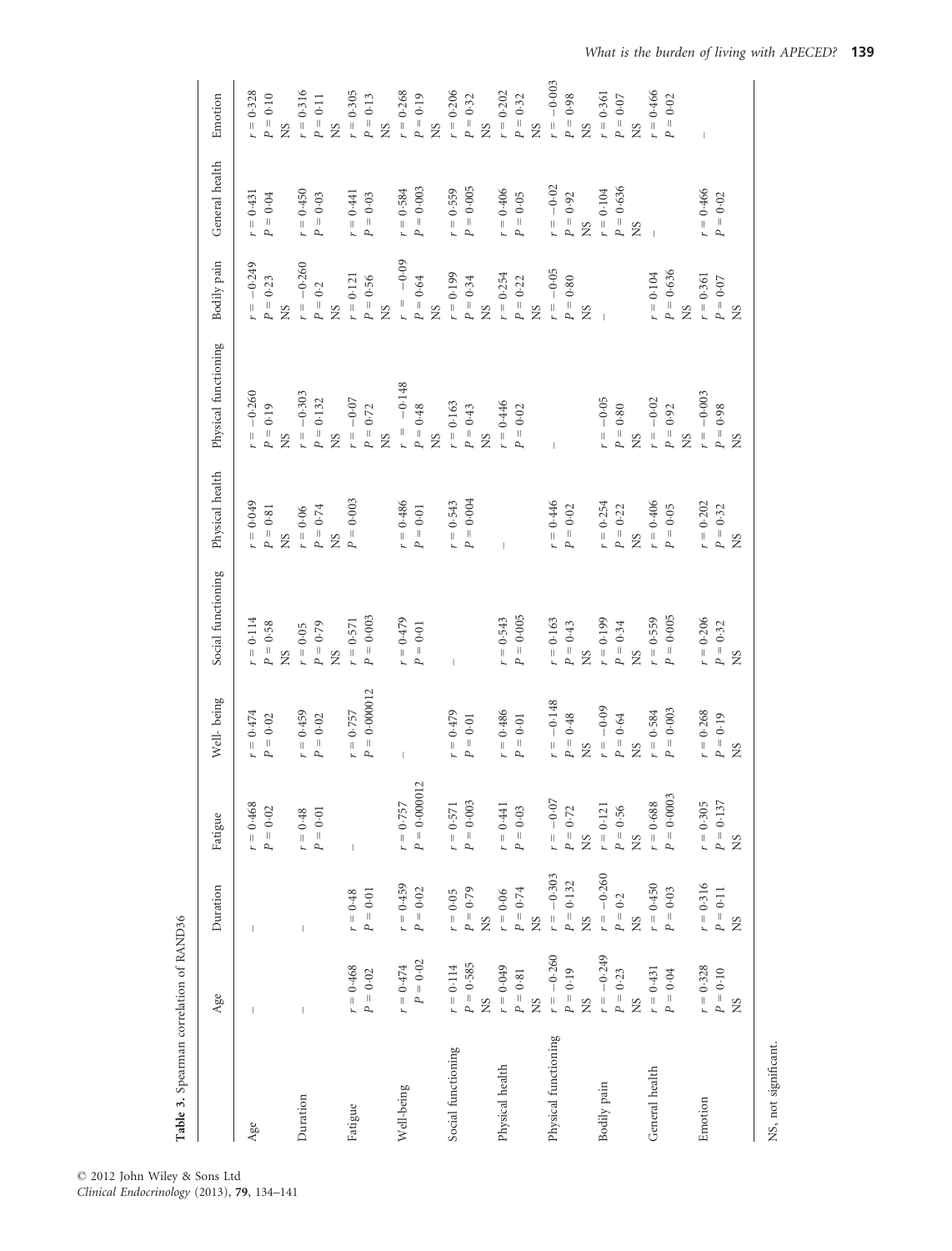the living area (urban or rural) in the ODIN study.<sup>22</sup> The Beck Depression Index (BDI) is slightly different compared to the RBDI questionnaire used here, and the threshold score is above 12 to define possible case of depression. In our series, two patients scored over 12 according RBDI. In 341 Finnish patients with cured well-differentiated thyroid carcinoma, depressive symptoms were reported in the chronic state, that is, 12 years after primary treatment, did not differ from that of a large background population ( $n = 6001$ ), as evaluated by the 15D instrument.<sup>23</sup> Health-related quality of life assessed in a large sample  $(n = 6681)$  representative of the Finnish population using the same instrument revealed a prevalence of 42% for anxiety and 6.5% for depressive disorders.<sup>24</sup> Thus, our results of moderateto-severe depression in 7% of the patients with APECED are quite similar, albeit slightly higher than in the above-mentioned cohorts. In APECED, however, the origin of the depressive symptoms has not been explored: they could be endogenously related to one of the endocrinopathies, such as AD or hypothyroidism, to the burden of APECED or to some additional factors unrelated to APECED. No statistical association between RBDI score and any of the clinical manifestations was found. Men had slightly more elevated scores than women. However, the scores were within normal ranges, and difference between genders was not significant. Also, Spearman correlation analysis showed a statistically significant association between a low total RBDI and elevated age, as well as long duration of APECED. There was no relation with the age at first onset of APECED or the number of manifestations. Thus, our results suggest that the young adult and teenage patients with APECED could be more fragile when diagnosed with APECED. Young APECED patients have to face, during their youth, the development of successive endocrinopathies, each of them requiring their own treatments and potential complications, disabling CMC and 'disfiguring' dermatoses. On the other hand, with advanced age, patients may get accustomed to their disease and learn little by little to manage their symptoms and live with the disease. However, only longitudinal studies will be able to confirm or not a potential 'improvement' of RBDI scores. Again not surprisingly, there was a negative correlation between fatigue, well-being, social, general health and elevated RBDI scores.

Chronic cutaneous diseases may affect patients deeply,<sup>25</sup> vitiligo especially.<sup>26,27</sup> In our series, only three patients had vitiligo (11%), which is close to the previous Finnish series.<sup>5</sup> The absence of vitiligo effect on QoL can be explained by several reasons: Finnish patients do have a fair skin phototype which make vitiligo less visible and therefore more discrete. Vitiligo may be universal as for one of our patients and therefore not be at all a source of distress. Besides, as our study was performed 30 years after the onset of the disease, it is likely that the patients have got used to vitiligo and are able to cope with it.<sup>26</sup> This is supported by the fact that the 'highest' DLQI score (2) for vitiligo was obtained from the youngest patient, aged 28. Lastly, vitiligo may be minimized by the patients as a minor symptom compared to other disorders that require hormonal treatment. Alopecia areata had an effect on the quality of life in 27% of our patients. Female patients are more affected by hair loss compared to male patients for which alopecia is more easily accepted. It remains hard for women even if the alopecia has been set for years prompting to wear a wig. Despite the absence of statistical significance and nonelevated score, these results should not be neglected in the management of the patient. CMC did not seem to provide elevated scores and therefore impairments. Several explanations can be provided: CMC infection evolves during time and in our experience as in others, infectious episodes tend to be rarer during life of the patients. Besides, patients are often used to self-medicate CMC with local or oral anti-fungal therapies whenever they feel suspicious symptoms of candida infection.

Limitations in our study include mainly the relatively small sample size of patients and the absence of an age-, sex- and dispersed geography-matched Finnish healthy control cohort which would have naturally been valuable in terms of assessing the potential impact of environmental, behavioural and genetic factors on QoL. Genetic factors, however, are not likely to affect our results as the Finnish population is genetically very homogeneous compared to most other populations.<sup>28</sup> Additional factors such as education, occupation, urbanisation and behaviour (e.g. alcoholism) were not analysed. Neither were symptoms of anxiety and/or panic crisis separately explored in our series. We wanted to restrict this study to only three different self-reported questionnaires to improve adhesion. Anxiety is an additional feature that should not be forgotten, though.

We report here one of the largest series of patients, knowing that Finland displays one of the highest incidence of APECED. Besides, as to a control group, it is difficult to obtain a homogenous 'perfect' comparative control group as APECED is peculiar due to the myriad of diseases that may be associated and as symptoms vary according to time. Our questionnaire was selfreported and analysed the answers at a given time in 2012. As pointed out by some patients, the DLQI is based on the past symptoms that occurred the last 7 days. Therefore, the DLQI cannot illustrate the overall lifetime burden of vitiligo, alopecia or CMC. We cannot either completely rule out potential bias due to memory recollection or the wish to stress that disease affected a patient at another period of his/her life, as well as potential external events or seasonal influence that may have played role in the RBDI scores. It is likely that most of the patients learned to live with the disease and coped with it, explaining the rather low rate of impaired scores. Besides, medical management has improved during the past decades and patients with APECED nowadays disclose most likely a better quality of life than in the 1990s.

# Concluding remarks

It has been previously shown that APS diseases of type 1 or 2 disclose a stronger burden than the usual 'monoglandular' endo $crinopathies.<sup>14</sup>$  APECED is a complex evolving disease that implies a good knowledge by the physician. Our patients reported sometimes having the feeling to be left alone because of a too complicated disease during which a symptom can be related to various organ dysfunctions and that may leave an